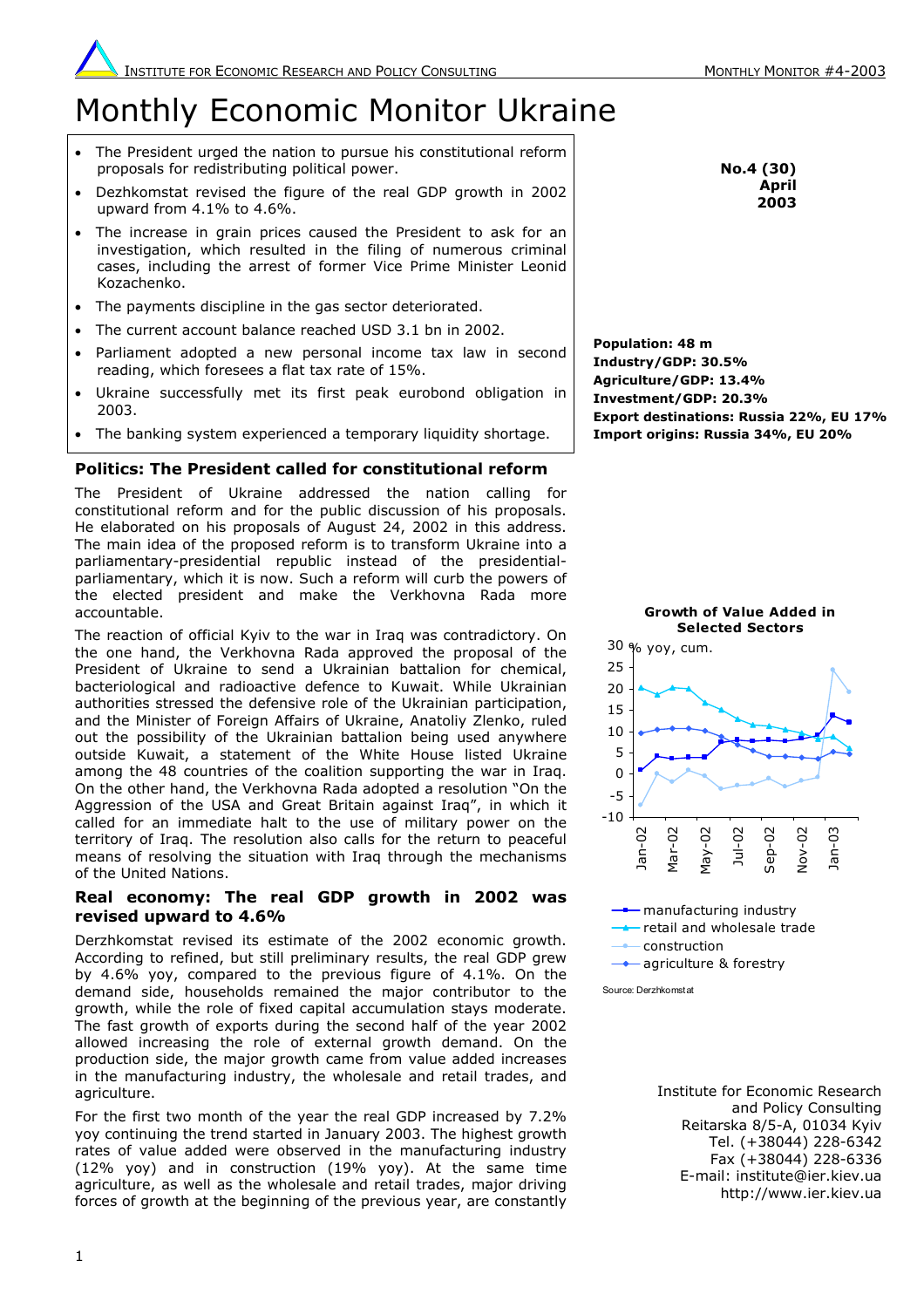INSTITUTE FOR ECONOMIC RESEARCH AND POLICY CONSULTING MONTHLY MONTHLY MONTHLY MONTOR #4-2003

losing their positions. Agriculture increased by 4.8% yoy, while the trades achieved a 6% growth.

#### **Sectoral trends: Grain prices are rising**

*Agriculture*. Because of bad weather conditions endangering this year's harvest, strong exports of grain during the second half of 2002, and recently revealed information that last year's grain harvest volumes had been overestimated, the grain market participants expect lower grain inventories in Ukraine in 2003 accompanied by rising grain prices. Based on such expectations, farmers abstained from selling grain, waiting for higher prices. As a result, grain prices went up between January and March.

Since bread is known to be a socially important product in Ukraine, bread and grain prices are of great concern for the political powers and the grain market is subject to continuous interventions and administrative regulation. In order to prevent an increase in the bread price the State Reserve of Ukraine has begun selling grain and wheat flour in several regions. In addition, the Ministry of Agricultural Policy has asked grain traders to postpone the execution of signed export contracts and to sell milling wheat on the domestic market. Even more severe meddling has taken place this time. On the President's request, the Office of the General Prosecutor investigated the grain market situation. In consequence of the investigation, 90 criminal cases were filed (as of the end of March), including a case against the former Vice Prime Minister Leonid Kozachenko, who was recently arrested. Aside from contravening basic market economy principles, such activities substantially increase the risk of operating at the grain market and may significantly impede development of the industry.

*Energy.* Power generation companies, subordinated to the Ministry of Fuel and Energy, drastically decreased payments for consumed natural gas, supplied by Naftogas in 2003. For the period of January to mid-March the level of their payments for natural gas reached only 22%. At the same time their receipts from the wholesale power market were much higher, amounting to 71% in January-February 2003. The deterioration in the payment discipline is mainly explained by the inability of Naftogaz to cut the gas supply to power generation companies due to their subordination to the Ministry. Softening budget constraints for power companies is likely to have a negative impact on the total payment discipline within the country and create a chain of arrears to the state.

### **External Sector: The current account surplus soared in 2002**

The current account surplus increased by 126% yoy in 2002, exceeding USD 3.1 bn. That happened due to the growth in both balances of goods and services, as well as an acceleration of current transfers. For goods, one of the major reasons for growth was favorable world metal market conditions, as well as a boom in grain exports. For services, the positive development can to a major extent be attributed to the pre-agreed increase in the gas transit fee in the second half of the year.

At the same time, according to the NBU, the inflow of foreign direct investments (FDI) into Ukraine decelerated by 20% yoy to USD 693 m in 2002, while the outflow of portfolio investments doubled, totaling USD 1.7 bn in 2002 only. While the FDI dynamics might be explained by Ukraine's high-risk economy from the standpoint of foreign investors, the outflow of the portfolio investment is more likely to be a manifestation of domestic "capital flight".

In March Ukraine further progressed on the way to the WTO accession. Specifically, three more protocols on access to goods and services markets were signed: at first with the EU, and then with the Czech and Slovak Republics. The signature of the protocol with the EU, one of the major players in world trade, should facilitate the agreements with other countries, in particular with EU accession countries.



Sources: UkrAgroConsult; M inistry of Agricultural Policy of Ukraine

Note: EXW (ex works) price is shown; M Y -- marketing year

#### **Dynamics of Current Account**



S NBU

Source: NBU

**Foreign Direct Investments**

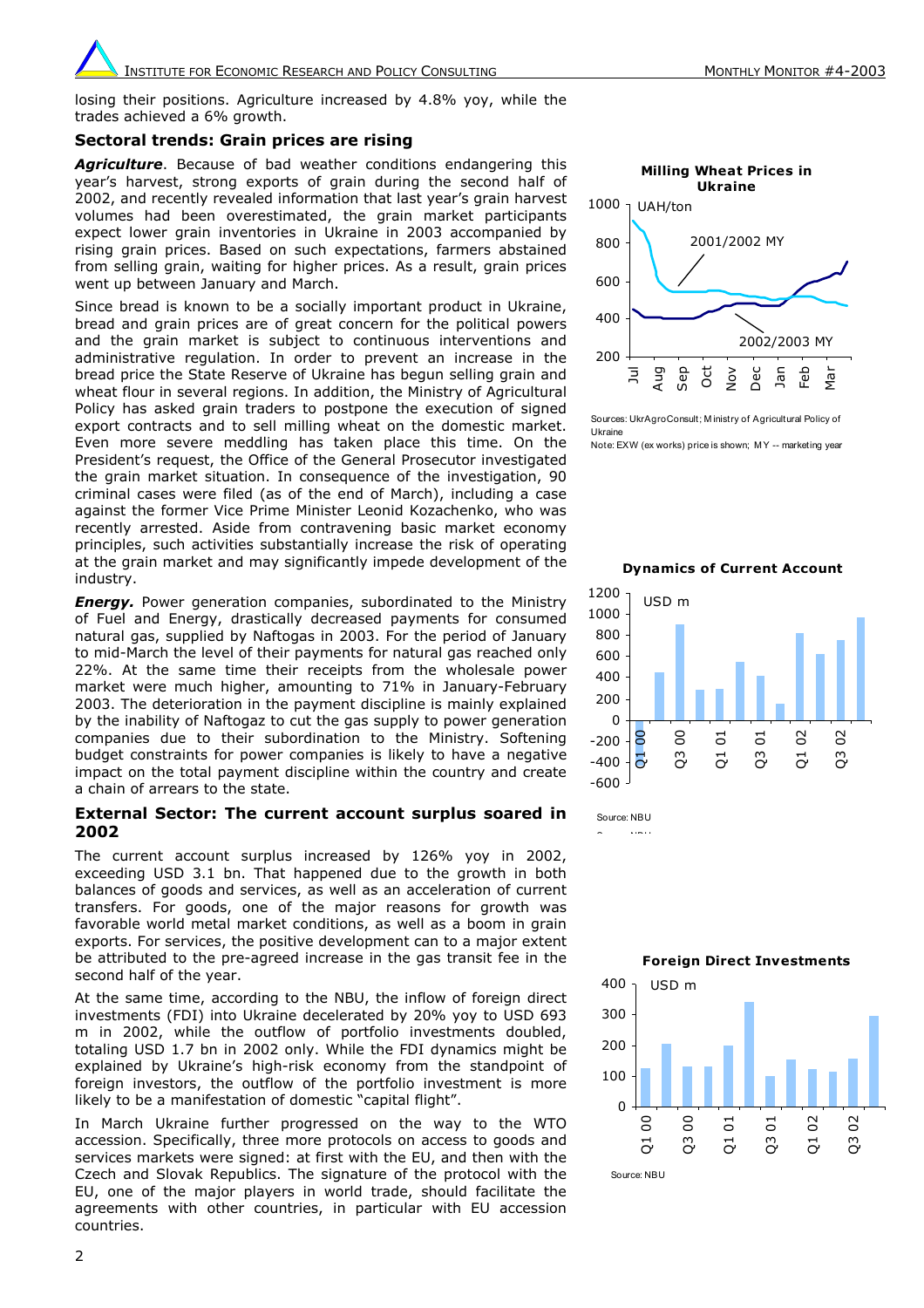## **Fiscal policy: New personal income tax rates adopted in second reading**

Parliament adopted the Law on Personal Income Tax (PIT) in second reading, proposed by deputy Sergey Teryokhin. So far, the draft law sets a flat tax rate for personal incomes at the level of 15%. However, a set of important issues are postponed to the third reading. In particular, a reduced rate of 13% for transitional period till January  $1<sup>st</sup>$  2006 and an increase in non-taxable minimum from UAH 17 to the minimum wage level (currently UAH 185/month) will be reconsidered later. This draft differs dramatically from the current legislation: current personal income tax rates are 10, 20, 30 and 40%. The decrease of the tax rate is abrupt and, if adopted, will lead to a substantial reduction of the tax burden on citizens. At the same time, local public finance will be endangered, since receipts from the PIT are the major source of local fiscal revenues. However, possibly bringing many personal earnings out of the shadow economy might expand the tax base and at least partially compensate for the losses.

As of March 1, the central fiscal surplus reached UAH 1.78 bn. Revenues reached about 97% of budget due to the steady inflow of tax revenues. The main reason for the surplus is the under-execution of expenditures (75% for the first two months), some of which were suspended partially in order to assure the peak payments on Ukraine's eurobonds due in mid-March. These payments amounted to UAH 2 bn, constituting 36% of the external debt payments planned for this year. The next large payment is due in September.

## **Monetary policy: The necessity to repay foreign debt obligations shook the banking system**

Suspending the fiscal expenditures due to the need to meet foreign debt obligations has led to an accumulation of substantial funds in the Treasury account at the NBU. Consequently, this money was not transferred to the real economy through the banking system, and commercial banks experienced a lack of liquidity, which was immediately reflected on the interbank market. The overnight interbank interest rate soared to 12% p.a., the highest level over at least a one-year period. In order to support the liquidity of the banking system, the NBU heavily used the refinancing mechanism. As a result, stability was restored, and the interbank interest rate reverted to its original state without spilling over into other interest rates. Meanwhile, the reduction of the NBU's foreign reserves caused by the external payments was partially compensated by interventions at the foreign exchange market, which have been continuously performed recently due to excess supply of foreign currency.

In March the slowdown of the monetary base growth to 24.4% yoy and the acceleration of inflation to 4.3% yoy continued.

## **Financial markets: Liberalisation of foreign exchange market continues**

**Foreign exchange market:** The NBU continues the gradual liberalisation of the foreign exchange market. In March the restriction regarding the 5% fluctuation band of the cash exchange rate from the official one was lifted. Besides that, the National bank permitted banks to buy foreign currency, even if they have no commitments in this currency. This measure allows commercial banks to respond to changes at the world foreign exchange markets more quickly and hedge their risks.

**Banking sector:** In consequence of frequent inquiries by people's deputies at the NBU to obtain information, which might infringe on banking secrecy, the National Bank applied to the Constitutional Court requesting it to examine the legality of such inquiries. The court's decision did not clarify the situation very much. The court confirmed the right of people's deputies to request information containing banking secrets, pointing out at the same time that the NBU is not obliged to provide it. From now on NBU officials have to consider each request individually, giving reasons for each answer.

**Execution of Central Fiscal Expenditures in January-February** 



Source: State Treasury

#### **Overnight Interbank Interest Rate Dynamics**